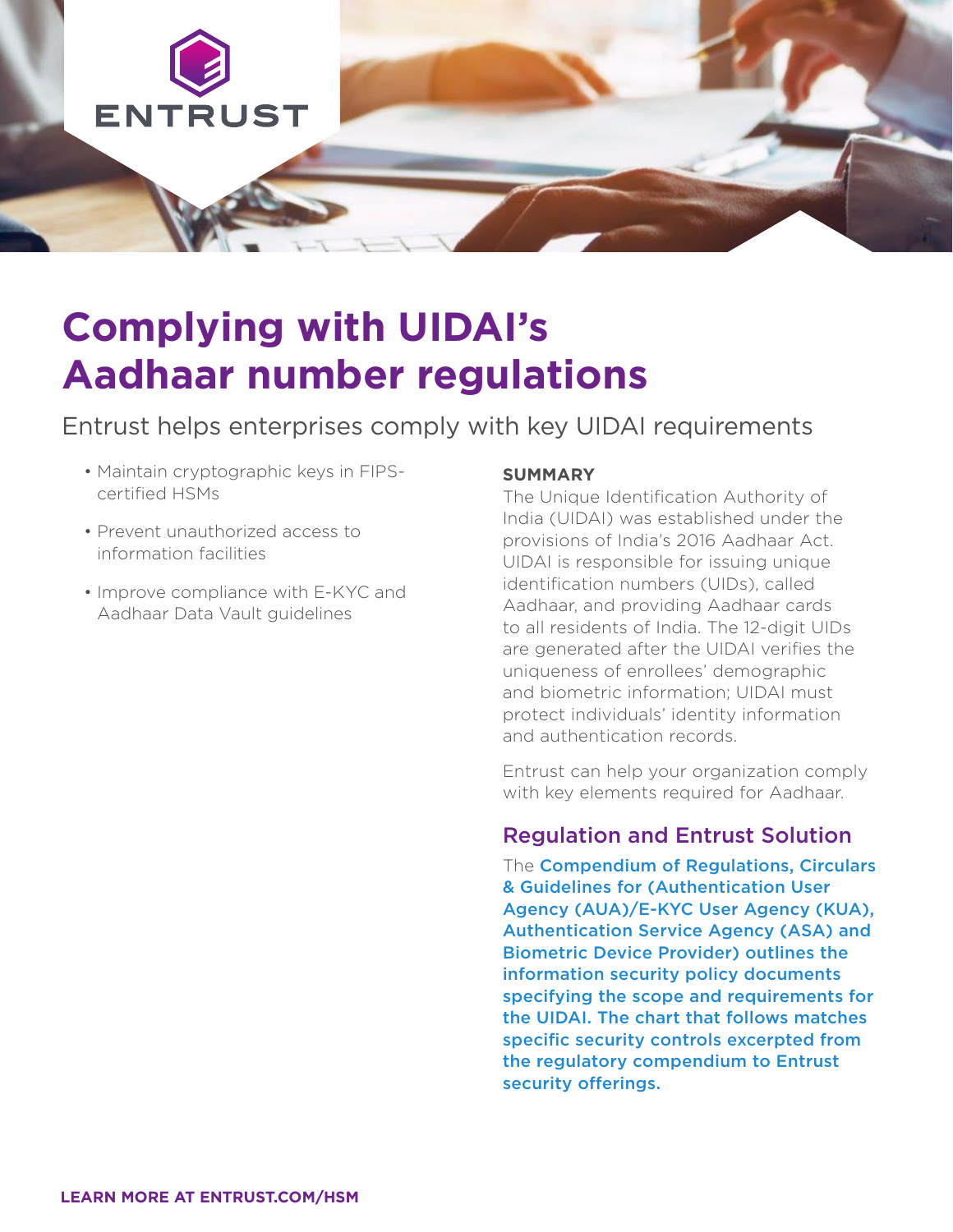### **Aadhaar Security Control Entrust Security Coverage**

### **User access control nShield HSMs**

### **Access Control**

Only authorized individuals shall be provided access to information facilities (such as Authentication application, audit logs, authentication servers, application, source code, information security infrastructure etc.) processing UIDAI information.

### **Encryption key management now the set of the set of the set of the set of the set of the set of the set of the set of the set of the set of the set of the set of the set of the set of the set of the set of the set of th**

### **Cryptography**

Key management activities shall be performed by all AUAs / KUAs to protect the keys throughout their lifecycle. The activities shall address the following aspects of key management, including;

- a) Key generation
- b) Key distribution
- c) Secure key storage
- d) Key custodians and requirements for dual Control
- e) Prevention of unauthorized substitution of keys
- f) Replacement of known or suspected compromised keys
- g) Key revocation and logging and auditing of key management related activities

### **Mandatory use of HSMs now the construction of the construction of the construction of the construction of the construction of the construction of the construction of the construction of the construction of the construct**

- 1. To further enhance the security of Aadhaar authentication eco-system, under Regulations 14(n) and 19 (o) of Aadhaar (authentication) Regulations, 2016, it is hereby decided to mandatorily use Hardware based Security Module (HSM) for digital signing of Auth XML and decryption of e-KYC data.
- 2. For digital signing of Auth XML, Authentication request shall be digitally signed by the requesting entity (AUA/KUA) and/or by the ASA using HSM, as per the mutual agreement between them. However, to decrypt the e-KYC response data received from UIDAI, the KUA shall necessarily use its own HSM. The HSM to be used for signing Auth XML as well as for e-KYC decryption should be FIPS 140-2 compliant.
- 3. Therefore, all AUA/KUA/ASA shall ensure the implementation of HSM in Aadhaar authentication services in aforesaid manner before 31st August, 2017 and submit the compliance report. Any non-compliance in this regard will amount to violation of Aadhaar Act 2016, its Regulations and AUA / ASA Agreement (including schedule of financial disincentives) making the concerned liable for appropriate penal action as provided therein which shall be in addition to any other legal action as per relevant laws.

nShield HSMs can help you create high-assurance systems to authenticate users and devices using enterprise systems, limiting access to only authorized entities.

Entrust partners with leading technology providers to deliver high assurance, highly scalable centralized key management that protects keys throughout their lifecycle. The nShield HSM provides strong key generation through its high entropy random number generator and the hardened environment provides FIPS and Common Criteria certified protection of the underpinning encryption keys and the security of the entire system.

nShield cloud Bring Your Own Key allows you to use your on-premises HSM to generate and manage keys that you bring to your public applications.

nShield® HSMs provide a FIPS 140-2 Level 3 compliant environment for secure digital signing, cryptographic processing, key protection and more.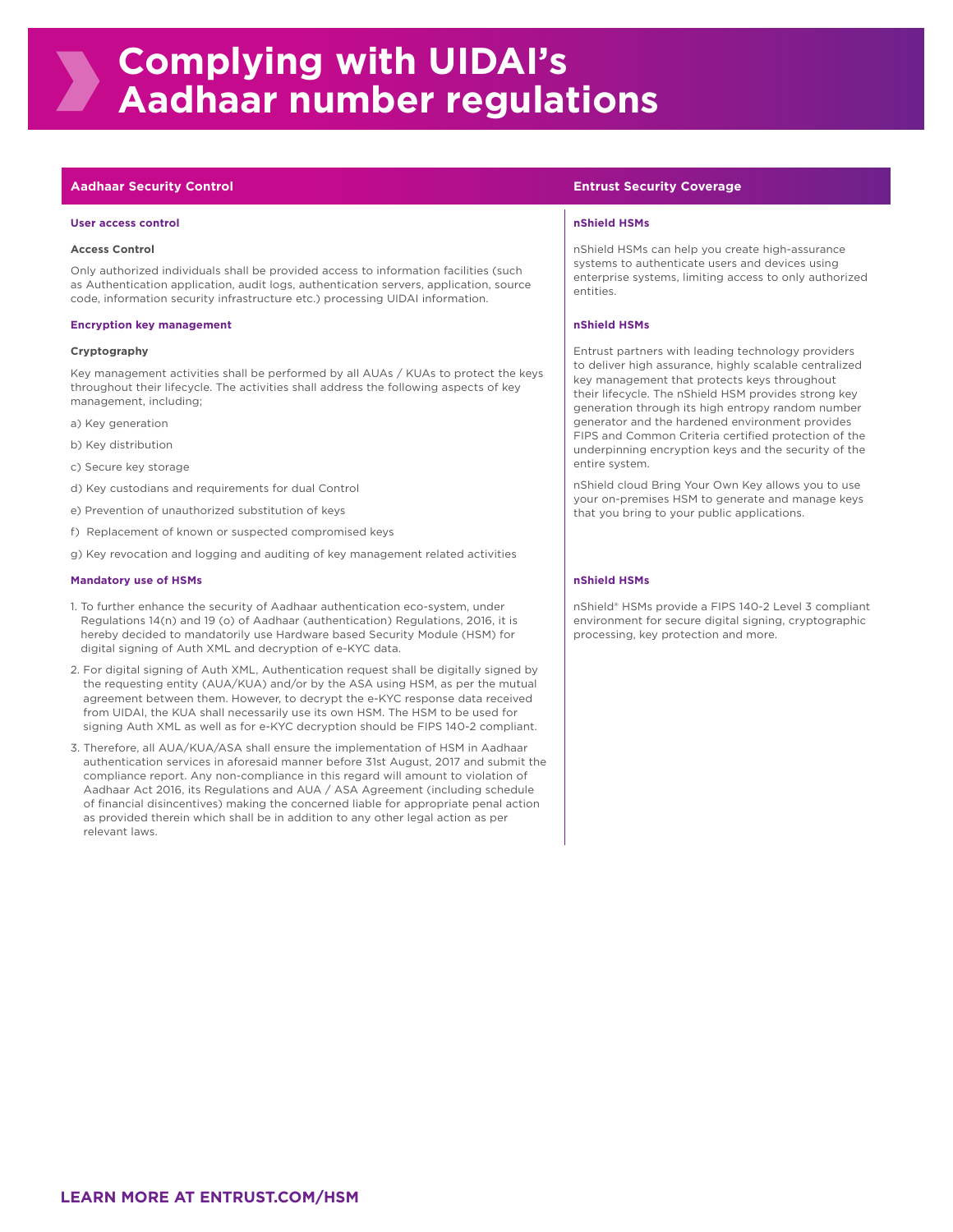### **Aadhaar Security Control Entrust Security Coverage**

### **The use of FIPs 140-2 certified HSMs for cryptographic key protection <b>now that ISMS** in Shield HSMs

The course of action to implement the process by all AUAs/KUAs/Sub-AUAs and other entities is hereby outlined below:

The Aadhaar number and any connected data maintained on the Aadhaar Data Vault shall always be kept encrypted and access to it strictly controlled only for authorized systems. Keys for encryption are to be stored in HSM devices only.

nShield HSMs provide a hardened, tamper-resistant environment for secure cryptographic processing, key generation and protection, encryption and more. Certified at FIPS 140-2 Levels 2 and 3, nShield HSMs support a variety of deployment scenarios including nShield-as-a-service. nShield and Solo HSMs also provide a secure environment for running sensitive applications.

nShield hardware security modules protect enterprise and cloud-hosted Microsoft SQL Server and Oracle Databases. nShield HSMs complement Oracle Database native TDE by centrally storing and managing Oracle Database encryption keys. As a part of the Oracle Advanced Security TDE two-tier key architecture, Oracle Database uses master encryption key (MEKs) to encrypt the database encryption keys (DEKs), which are used to encrypt columns and tablespaces within the databases. nShield HSMs interface with the Oracle Wallet and Oracle Key Vault to protect and manage these MEKs within a secure FIPS-certified boundary.

# Learn more

To find out more about Entrust nShield HSMs visit *entrust.com/HSM*. To learn more about Entrust's digital security solutions for identities, access, communications and data visit entrust.com